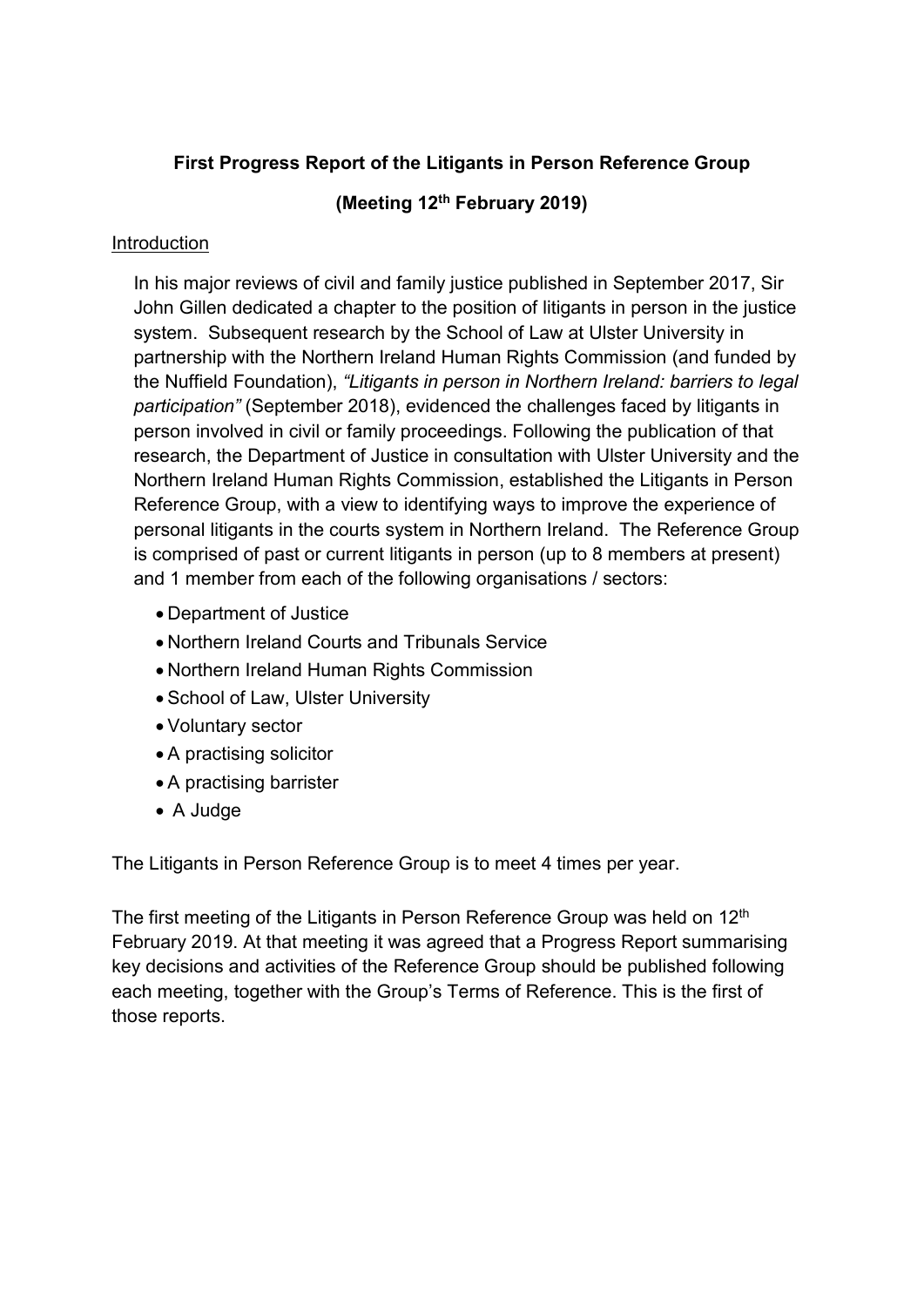# 1. Issues

The Reference Group identified a number of broad issues on which it would, through its work, seek to make a positive impact in its first year, in particular:

- helping to progress work on implementing the main findings of the Litigant in Person research report;
- maintaining the focus on the relationship between access to justice and human rights standards:
- ensuring that the voices of unrepresented litigants continue to be heard in any change process;
- identification of some practical/positive steps that can be taken in the short term to get that process of change underway;
- highlighting what changes are needed in order to make the court process easier to navigate for unrepresented litigants;
- identification of the information, systems and digital tools that need to be in place in order to meet the needs of unrepresented litigants in navigating the court system;
- identification of practical ways to improve communication between unrepresented litigants and others involved in the court system/administration of justice;
- encouragement of mutual understanding and overcoming the mistrust that currently exists between unrepresented litigants and the legal profession.

# 2. Terms of Reference

Subject to a number of minor revisions, the Terms of Reference for the Group were agreed in principle. In particular it was agreed that:

- a member of the Judiciary should be invited to join the Reference Group on the basis that s/he could provide a judicial perspective on the issues under consideration and a further link to colleagues on the Shadow Civil Justice Council and Shadow Family Justice Board. Accordingly, an invitation should be issued to the Lord Chief Justice to nominate a judge to join the Reference Group;
- in the event that a judge joins the Group, it was also agreed that it will be necessary to invite another Litigant in Person to join, as the maintenance of overall balance in the group membership (between personal litigants and others) remains key;